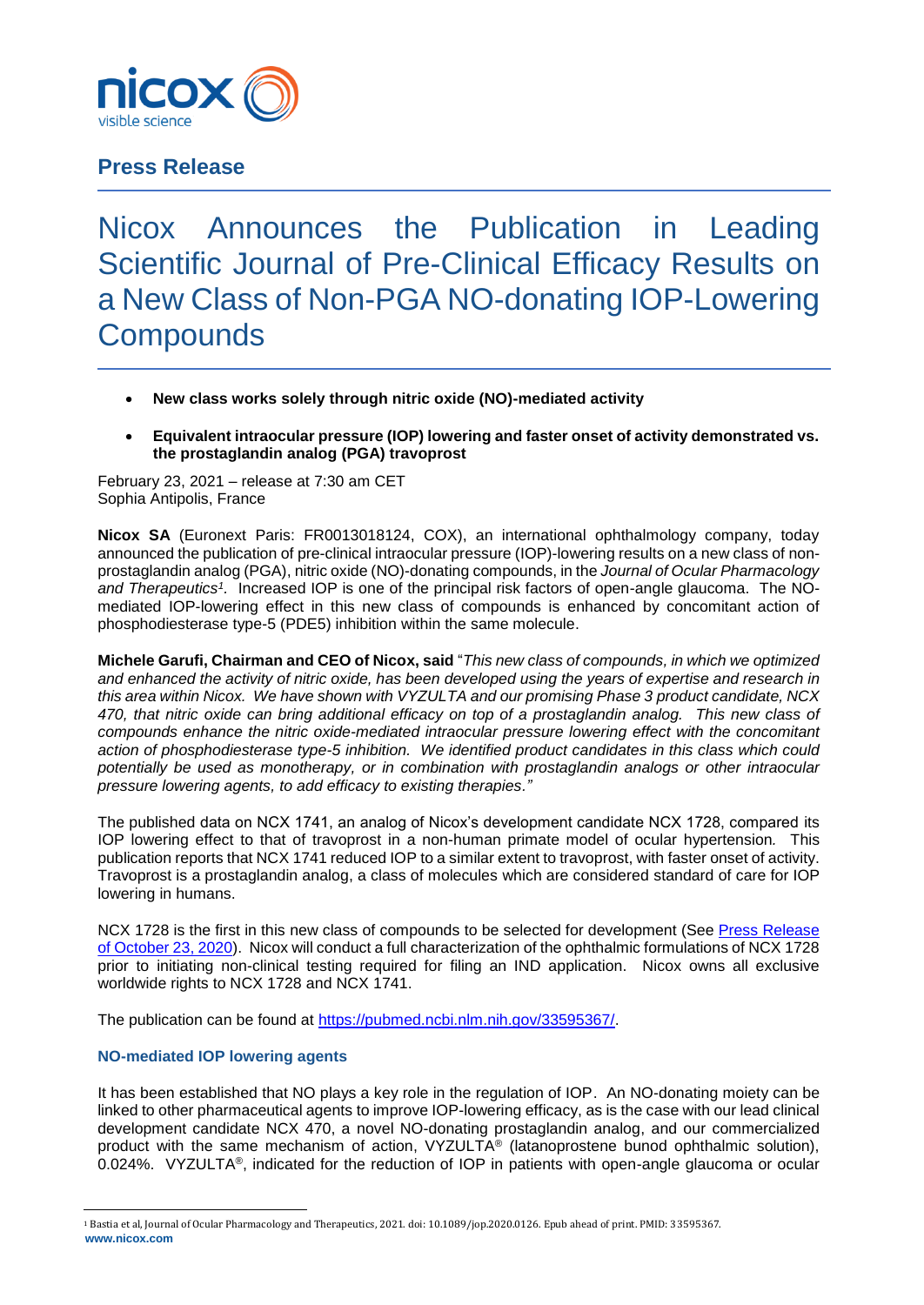

hypertension, is exclusively licensed worldwide to our partner Bausch + Lomb, who is commercializing it in the U.S., Canada, Argentina and Mexico. The effect of NO on IOP lowering may be further increased and/or prolonged by PDE5 inhibitors, which inhibit the degradation of cyclic guanosine monophosphate (cGMP), a key intracellular messenger that is produced as a result of stimulation by NO.

#### **About Nicox**

Nicox S.A. is an international ophthalmology company developing innovative solutions to help maintain vision and improve ocular health. Nicox's lead program in clinical development is NCX 470, a novel nitric oxide-donating prostaglandin analog, for lowering intraocular pressure in patients with glaucoma. The company is also developing NCX 4251, a proprietary formulation of fluticasone, for acute exacerbations of blepharitis. Nicox generates revenue from VYZULTA® in glaucoma, licensed exclusively worldwide to Bausch + Lomb, and ZERVIATE® in allergic conjunctivitis, licensed in multiple geographies, including to Eyevance Pharmaceuticals, LLC, in the U.S. and Ocumension Therapeutics in the Chinese and in the majority of South East Asian markets.

Nicox is headquartered in Sophia Antipolis, France, is listed on Euronext Paris (Compartment B: Mid Caps; Ticker symbol: COX) and is part of the CAC Healthcare, CAC Pharma & Bio and Next 150 indexes.

For more information on Nicox, its products or pipeline, please visit[: www.nicox.com.](http://www.nicox.com/)

#### **Analyst coverage**

Bryan, Garnier & Co Victor Floc'h Paris, France Cantor Fitzgerald Louise Chen New York, U.S.<br>Edison Investment Research Pooya Hemami London, UK Edison Investment Research Pooya Hemami London, UK<br>H.C. Wainwright & Co Yi Chen New York, U.S. H.C. Wainwright & Co Kepler Cheuvreux **Damien Choplain** Paris, France



*The views expressed by analysts in their coverage of Nicox are those of the author and do not reflect the views of Nicox. Additionally, the information contained in their reports may not be correct or current. Nicox disavows any obligation to correct or to update the information contained in analyst reports.*

#### **Contacts**

#### **Nicox**

Gavin Spencer Executive Vice President, Chief Business Officer & Head of Corporate Development T +33 (0)4 97 24 53 00 [communications@nicox.com](mailto:communications@nicox.com) 

#### Investors & Media

United States & Europe LifeSci Advisors, LLC Mary-Ann Chang T +44 7483 284 853 [mchang@lifesciadvisors.com](mailto:mchang@lifesciadvisors.com)

### **Media**

France LifeSci Advisors, LLC Sophie Baumont M +33 (0)6 27 74 74 49 [sophie@lifesciadvisors.com](mailto:sophie@lifesciadvisors.com)

#### **Forward-Looking Statements**

The information contained in this document may be modified without prior notice. This information includes forward-looking statements. Such forward-looking statements are not guarantees of future performance. These statements are based on current expectations or beliefs of the management of Nicox S.A. and are subject to a number of factors and uncertainties that could cause actual results to differ materially from those described in the forward-looking statements. Nicox S.A. and its affiliates, directors, officers, employees, advisers or agents, do not undertake, nor do they have any obligation, to provide updates or to revise any forward-looking statements.

Risks factors which are likely to have a material effect on Nicox's business are presented in the 3<sup>rd</sup> chapter of the '*Document d'enregistrement universel, rapport financier annuel et rapport de gestion 2019*' filed with the French *Autorité des Marchés Financiers* (AMF) on March 6, 2020 which are available on Nicox's website [\(www.nicox.com\)](http://www.nicox.com/) and (ii) as restated in the  $4<sup>th</sup>$  chapter of the half yearly financial report as of June 30, 2020, which is also available on Nicox's website.

**Nicox S.A.**